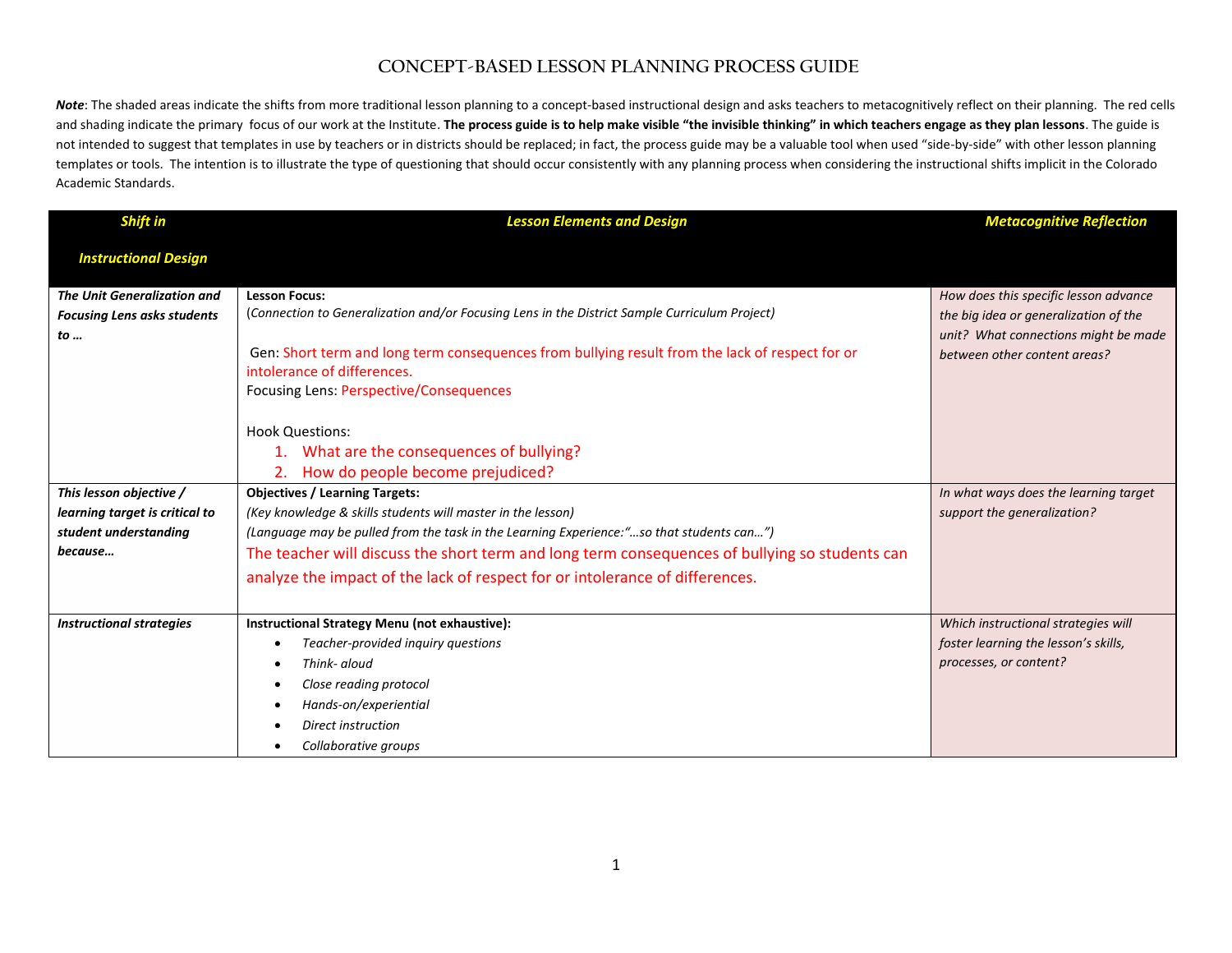| In the first 3-7 minutes of the | Opening (hook / anticipatory set / lesson launch)                                                                                                                                                                                                                                                                                                                                                                                                                                                                                                                                                                                                                                                                                                                                                                |                                                                                                                                                                                               |
|---------------------------------|------------------------------------------------------------------------------------------------------------------------------------------------------------------------------------------------------------------------------------------------------------------------------------------------------------------------------------------------------------------------------------------------------------------------------------------------------------------------------------------------------------------------------------------------------------------------------------------------------------------------------------------------------------------------------------------------------------------------------------------------------------------------------------------------------------------|-----------------------------------------------------------------------------------------------------------------------------------------------------------------------------------------------|
| lesson,                         | 1. What are the consequences of bullying?                                                                                                                                                                                                                                                                                                                                                                                                                                                                                                                                                                                                                                                                                                                                                                        | In what ways does the chosen strategy                                                                                                                                                         |
|                                 | How do people become prejudiced?<br>2.                                                                                                                                                                                                                                                                                                                                                                                                                                                                                                                                                                                                                                                                                                                                                                           | work toward a larger purpose at the<br>beginning of the lesson (e.g., engaging                                                                                                                |
|                                 | Instructional Strategy chosen: Think - aloud                                                                                                                                                                                                                                                                                                                                                                                                                                                                                                                                                                                                                                                                                                                                                                     | students, increasing curiosity,<br>stimulating student-generated<br>questions, etc.)?                                                                                                         |
|                                 | Why is this strategy impactful:<br>(In what ways does this strategy move the learner toward meeting the learning target? How would this strategy ensure<br>all students, with differentiated needs, could feel successful?)                                                                                                                                                                                                                                                                                                                                                                                                                                                                                                                                                                                      |                                                                                                                                                                                               |
|                                 | It helps students make connections and reflections to their own experiences.<br>How does this strategy support meeting the "just-right challenge," or "building relationships," or "creating<br>relevancy," or "fostering disciplinary literacy"?                                                                                                                                                                                                                                                                                                                                                                                                                                                                                                                                                                | In what ways does the chosen<br>strategy(ies) work toward a larger<br>purpose (e.g. increasing collaboration;<br>interacting with complex texts;<br>situating students in real-life, relevant |
| The Learning Experience will    | <b>Learning Experience / Lesson</b>                                                                                                                                                                                                                                                                                                                                                                                                                                                                                                                                                                                                                                                                                                                                                                              | experiences; increasing student agency;                                                                                                                                                       |
|                                 | 1. The teacher will read the short story, "My Most Humiliating Jim Crow Experience" from<br>the Langston Hughes Reader.<br>2. The teacher will set up the scenario for students to perform the role play from the short<br>story.<br>3. The teacher will discuss with the students the roles of a bully, being bullied and being a<br>bystander.                                                                                                                                                                                                                                                                                                                                                                                                                                                                 | stimulating student discourse; etc.)?<br>In what ways does the chosen strategy<br>cement the learning?                                                                                        |
|                                 | 4. Students will role play the scenario from the short story<br>5. Students will analyze individually and then as a group, the impacts of being a bully, being<br>bullied and being a bystander.<br>Intructional Strategy chosen: Close Reading, Hands on and collaborative group                                                                                                                                                                                                                                                                                                                                                                                                                                                                                                                                | What evidence will show that the<br>strategies impacted student learning?<br>Were the strategies effective through<br>the learning process?                                                   |
|                                 | Why is this strategy impactful:<br>(In what ways does this strategy move the learner toward meeting the learning target? How would this strategy ensure<br>all students, with differentiated needs, can feel successful?)<br>The close reading helps students to more closely identify who the characters are the bully, being<br>bullied and the bystanders.<br>The hands on experience of the role play, brings to life each of the roles of the bully, the one<br>being bullied and the bystanders.<br>By using the collaborative group discussion, students are able to reflect upon and connect to<br>their own personal experiences of being a bully, being bullied and being a bystander.<br>How does this strategy support meeting the "just-right challenge," or "building relationships," or "creating |                                                                                                                                                                                               |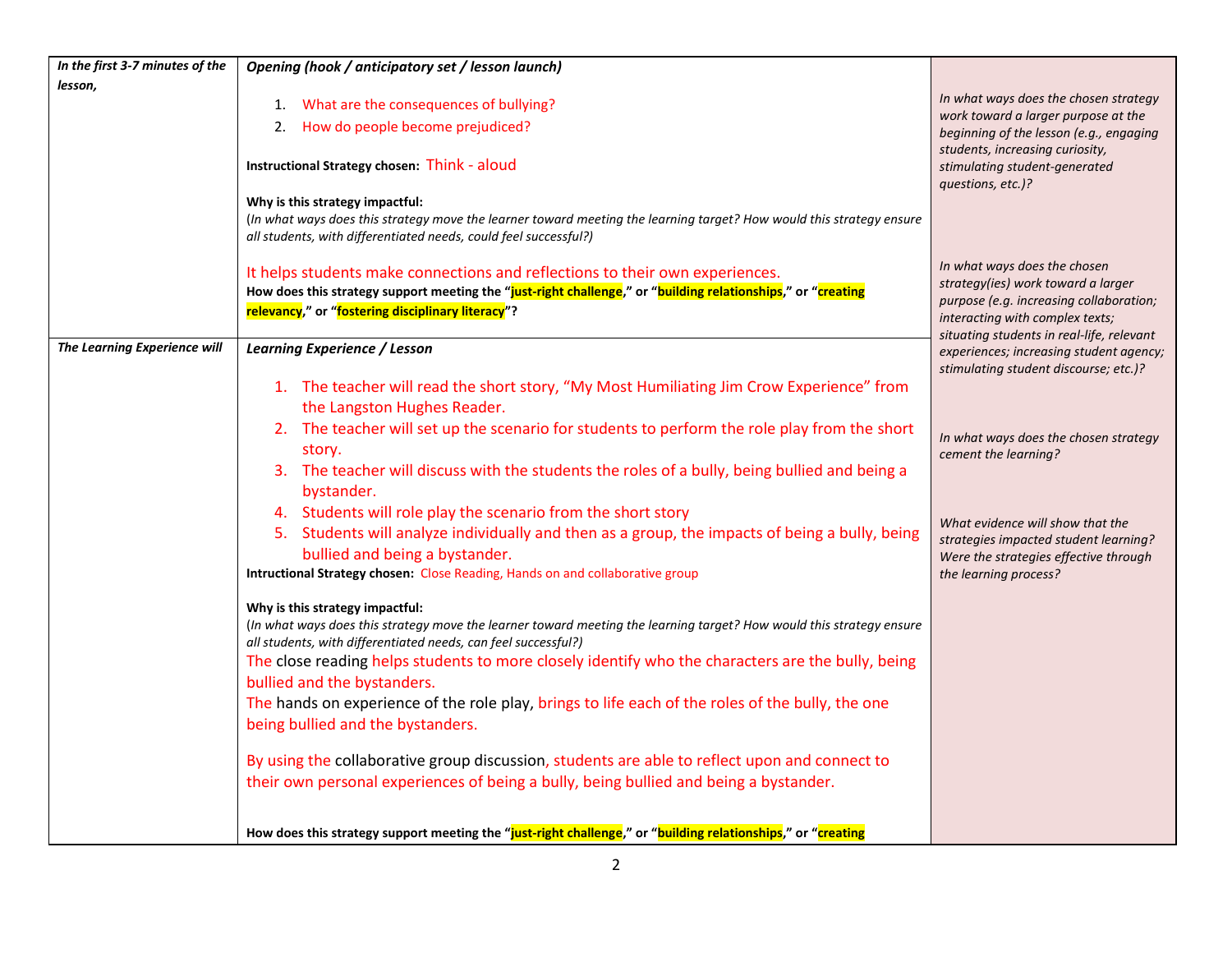|                                     | relevancy," or "fostering disciplinary literacy"?                                                                    |                                                                            |
|-------------------------------------|----------------------------------------------------------------------------------------------------------------------|----------------------------------------------------------------------------|
|                                     |                                                                                                                      |                                                                            |
| The closing activity reinforces     | <b>Closure</b>                                                                                                       |                                                                            |
| the learning.                       | Students will have a group discussion to reflect on:                                                                 |                                                                            |
|                                     | Why have students identify times when they have been bullied, times when they were a bully,                          |                                                                            |
|                                     | and times when they were bystanders?                                                                                 |                                                                            |
|                                     |                                                                                                                      |                                                                            |
|                                     | <b>Instructional Strategy chosen: Think Aloud</b>                                                                    |                                                                            |
|                                     | Why is this strategy impactful:                                                                                      |                                                                            |
|                                     | (In what ways does this strategy move the learner toward meeting the learning target? How would this strategy ensure |                                                                            |
|                                     | all students, with differentiated needs, could feel successful?)                                                     |                                                                            |
|                                     | This strategy allows students to be reflective about:                                                                |                                                                            |
|                                     | How to respond appropriately to bullying and teasing                                                                 |                                                                            |
|                                     | How to be an advocate and intervene when someone is being bullied                                                    |                                                                            |
|                                     | How to develop strong communication, acceptance and empathy for others                                               |                                                                            |
|                                     |                                                                                                                      |                                                                            |
|                                     | How does this strategy support meeting the "just-right challenge," or "building relationships," or "creating         |                                                                            |
|                                     | relevancy," or "fostering disciplinary literacy"?                                                                    |                                                                            |
| <b>Technological resources that</b> | <b>Technological Resource and application:</b>                                                                       | How will my students and I strategically                                   |
| will support student learning       |                                                                                                                      | use technology resources to enhance                                        |
| and move students toward            |                                                                                                                      | the learning experience (and support<br>"meetingthe just-right challenge," |
| the learning target.                | How: In what ways does this chosen resource support meeting the "just-right challenge," or "building                 | "building relationships," "creating                                        |
|                                     | relationships," or "creating relevancy," or "fostering disciplinary literacy"?                                       | relevancy," and/or "fostering                                              |
|                                     |                                                                                                                      | disciplinary literacy")?                                                   |
| Formative assessment will be        | <b>Formative Assessment</b>                                                                                          | What "indicators of success" will show                                     |
| a quick Check for                   | Students will analyze individually and then as a group, the impacts of being a bully, being bullied                  | that the students are gaining mastery?                                     |
| <b>Understanding in which</b>       | and being a bystander.                                                                                               |                                                                            |
| students will demonstrate           |                                                                                                                      | How will I use that evidence in a                                          |
| they are or are not on track.       | Formative Assessment tool/method: Think aloud/ group discussion                                                      | feedback loop?                                                             |
|                                     | Learning indicators of success:                                                                                      |                                                                            |
|                                     | (What evidence will show that the learner is moving toward mastery of the learning target?)                          |                                                                            |
|                                     |                                                                                                                      |                                                                            |
|                                     |                                                                                                                      |                                                                            |